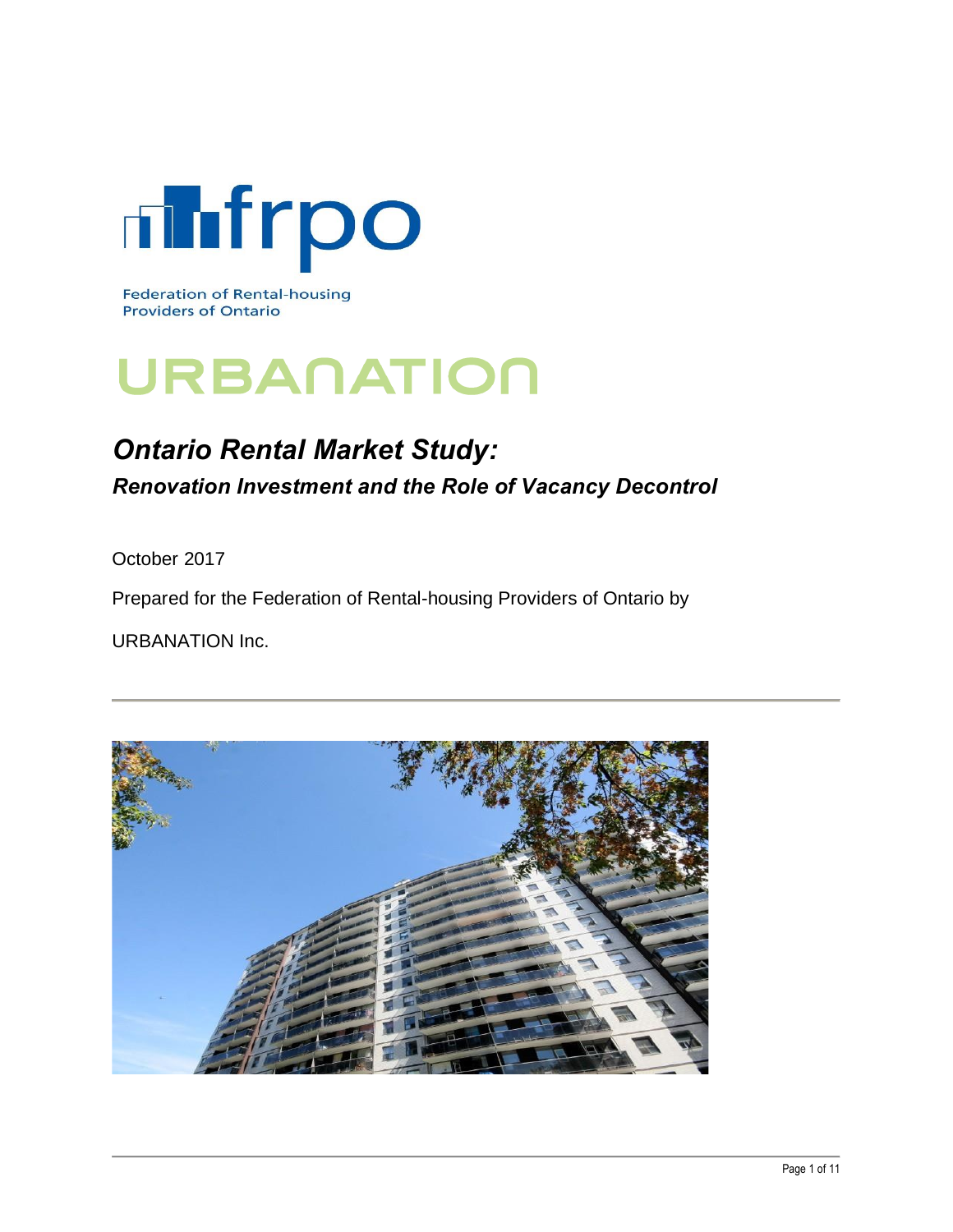# **TABLE OF CONTENTS**

| <b>Section</b> |                                | Page(s)  |
|----------------|--------------------------------|----------|
| 1.0            | Summary of Key Findings        | 3        |
| 2.0            | Introduction and Methodology   | 4-5      |
| 3.0            | <b>Industry Survey Results</b> | $6 - 10$ |
| 4.0            | <b>Concluding Comments</b>     | 11       |

# **ABOUT FRPO**

*Since 1985, the Federation of Rental-housing Providers of Ontario (FRPO) has been the voice of Ontario's rental housing industry and the leading advocate for quality rental housing. The Federation of Rental-housing Providers of Ontario is the largest association representing those who own, manage, build and finance, service and supply residential rental homes in Ontario. We have led the rental housing industry in Ontario for over 30 years, offering public advocacy, representation and promotion, industry research, standards and best practices, education and training along with marquee industry events and awards.*

#### **ABOUT URBANATION**

*Urbanation is a real estate consulting firm that has been providing market research, in-depth market analysis and consulting services to the condominium and rental housing industry since 1981. Urbanation uses a multi-disciplinary approach that combines empirical research techniques with first-hand observations and qualitative information gathering through relationships built within the industry over the past 30 years. Urbanation's reports monitor the new construction, resale condominium, rental apartment and proposed development markets in the Greater Toronto Area. Urbanation also actively conducts customized research and market feasibility studies across the country for both condominium and purpose-built rental apartment projects. Urbanation's clients include the GTA's largest real estate developers as well as smaller-scale organizations, institutional investors, major lenders, government agencies, and a variety of service providers.*

#### **Data Limitations and Note to Readers**

The analysis and results contained herein have been prepared on the information and assumptions set forth in this report. However, this report relies on information from secondary sources and Urbanation cannot guarantee the accuracy of this data.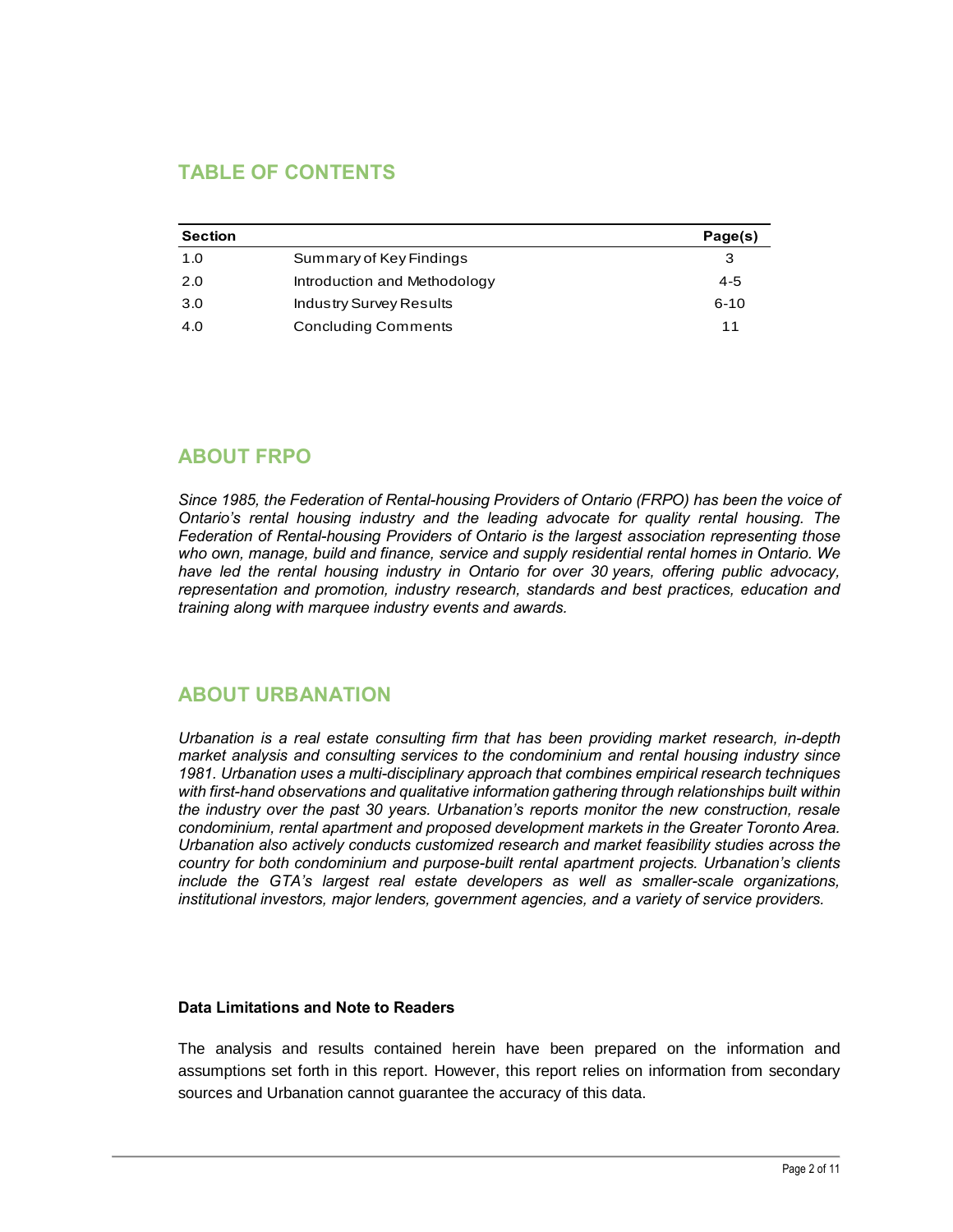# **1.0 SUMMARY OF KEY FINDINGS**

- More than three quarters (77%) of purpose-built units in Ontario received renovation expenditures of \$5,000 or more since 2012. The average per unit value of renovations was \$13,745, with a total estimated investment of \$5.2 billion (\$4.9 billion within units built pre-1992), equal to 6% of the total value of surveyed units at \$86.5 billion.
- · More than half of units that were renovated received upgrades of \$10,000 or more, including more than one-fifth investing over \$20,000 per unit.
- The highest ranking factor motivating renovation expenditures was age of building and deteriorated quality, which is reflective of the fact that 85% of purpose-built rental apartments in Ontario are more than 35 years old. The second highest ranking factor was the ability to achieve a return on investment through higher market rents on turnover. The average rate of turnover over the past 12 months was 27%, with 79% of respondents indicating that turnover had declined over the past year.
- More than half of purpose-built rental operators reported that they would be very unlikely to invest in their units in the next five years without vacancy decontrol, with nearly three quarters indicating that the removal of vacancy decontrol would make them more unlikely to undertake upgrades.
- Demand for renting purpose-built and condominium apartments in Ontario is projected to average 34,000 units annually in the coming decade, leaving an estimated supply shortfall of over 6,000 units per year. In the absence of policies that promote an immediate doubling of purpose-built rental construction, further declines in vacancy rates and intense competition for new units is expected, resulting in increased pressure on the existing stock of purpose-built units. This will require continued high levels of investment upgrades to ensure suitable accommodations for renters will be available. The research results indicate that the ability to achieve this goal must be facilitated through the continuation of vacancy decontrol.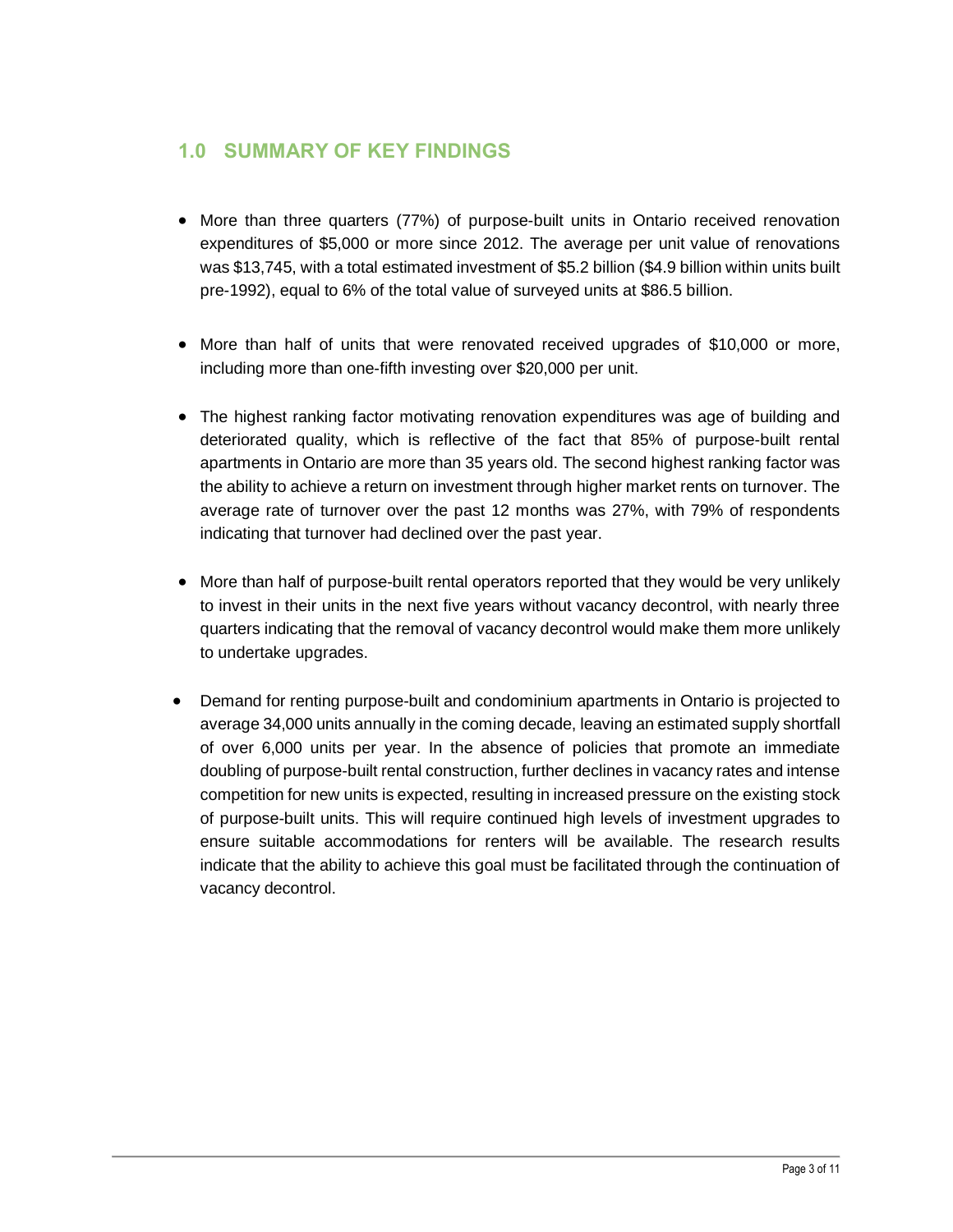# **2.0 INTRODUCTION AND METHODOLOGY**

#### **Background**

FRPO retained Urbanation to undertake a research study that measures the importance of vacancy decontrol for the Ontario rental housing industry and the overall economy through the encouragement of renovation expenditures and the upkeep of the existing rental stock.

In April 2017, the Ontario government announced new housing policies that included the extension of rent control to all rental apartments (previously applied to units built prior to November 1991). Under these changes, landlords would still be able to apply vacancy decontrol and seek above guideline rent increases, where permitted. From a market perspective, the elimination of the post-1991 rent control exemption is understood by most economists and industry analysts to result in less supply through lower turnover and by limiting new rental construction. Therefore, it is believed that investment in the existing stock of rental apartments in the province, most of which were built prior to 1975, will increase in importance in the coming years to provide suitable accommodations for the expanding number of renters.

As an additional component of the research study, overall market conditions for rental apartments in Ontario were analyzed and projected in the context of the drivers of demand and the outlook for supply growth. This exercise measured the amount of additional rental apartment development required to meet the needs of Ontario households over the next 10 years (i.e. the supply gap), under the new rent control rules and the assumption that vacancy decontrol is maintained. This research was released through a separate report on September 25, 2017 entitled *Maleasuring the Supply Gap+*.

#### **Overview of Ontario's Rental Housing Stock**

As of the time of writing, the latest available data on the total number of private renter households, occupying dwellings of all types, was reported through the 2011 National Household Survey (NHS) at 1.4 million in Ontario. An updated statistic is scheduled to be released through the 2016 Census results in October 2017. According to Canada Mortgage and Housing Corporation survey data from 2011, there was a total universe of 627,011 private purpose-built rental apartments in Ontario, equal to 45% of the province total rental stock. Statistics Canada also reported as part of the 2011 NHS a condominium rental apartment supply of 102,080 units in Ontario, bringing the share of total rentals represented by purpose-built and condominium rental apartment units to 52%. The remaining rental stock was mainly comprised of dwellings categorized as single- and semi-detached houses, row houses, duplex apartments and other secondary suites.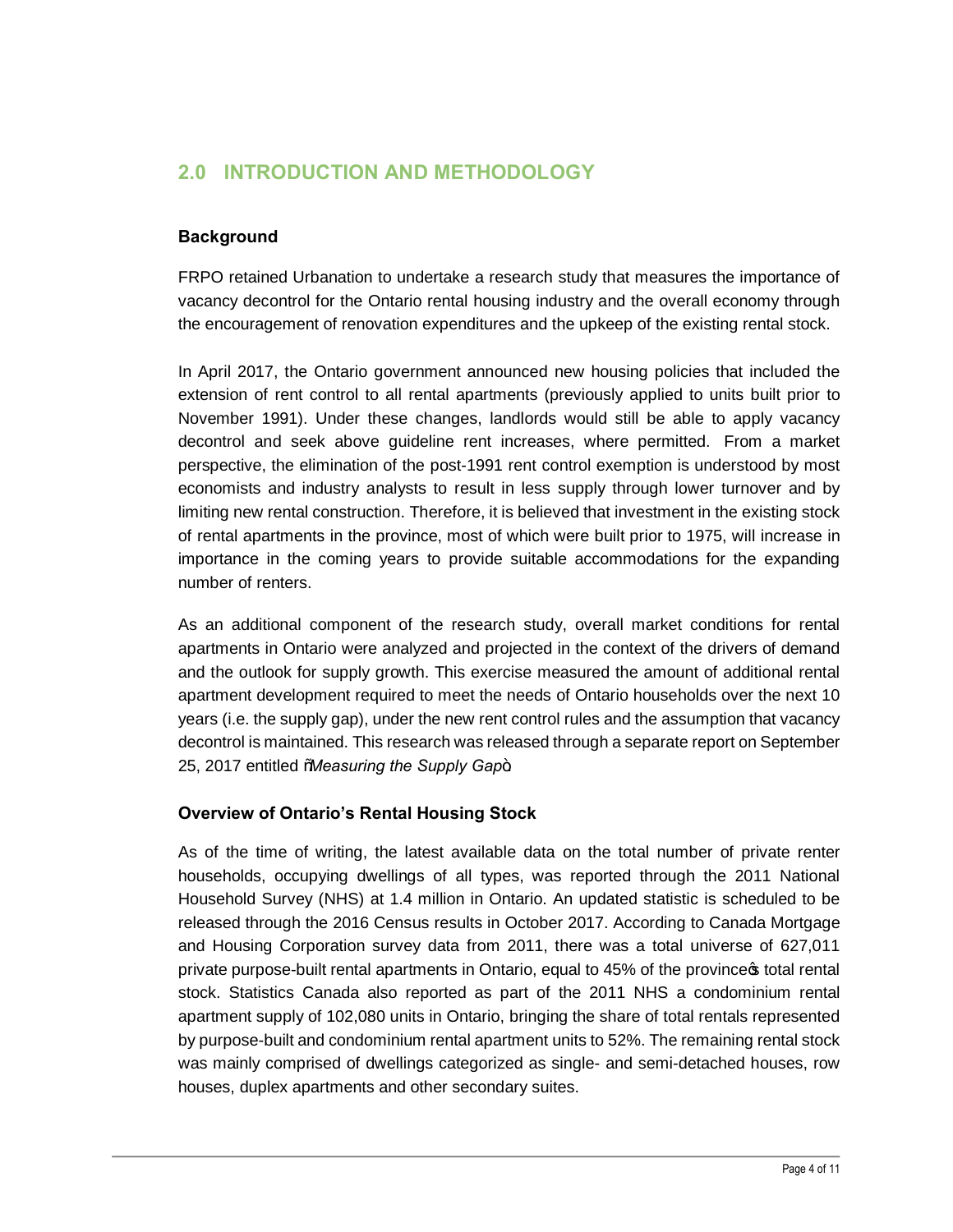The scope of this study focuses on the supply of purpose-built and condominium apartment rentals in Ontario, due to the availability of more frequent and detailed data than reported for all forms of rental by the Census, as well as the applicability of these rental units to the business of FRPO members.

#### **Survey Methodology**

In August 2017, Urbanation, with FRPO<sub>\pp</sub> input, designed a 10 part questionnaire that was administered to FRPO members that own and/or manage rental apartments. FRPO members of this category are largely represented by institutional organizations with substantial purpose-built rental holdings, although also inclusive of smaller operators. The survey asked each respondent questions relating to the total size and value of their rental portfolio, the level of renovation expenditures undertaken over the past five years, reasons for investing in renovations, tenant turnover rates, and the importance of vacancy decontrol for their business.

The respondents to the survey represented a total of 91,163 units, equal to 14% of the total Ontario purpose-built rental apartment universe of 637,801 units measured by CMHC as of 2016. Furthermore, the survey respondents represented a total of 81,490 units built prior to 1992, which were already subject to rent control regulation prior to the latest rule change.

Recognizing that FRPO members are heavily weighted towards organizations that own buildings each containing 20 or more units, the survey sample can be estimated at 18%, using CMHC estimated universe counts by building size for 2016 (Figure 2.1). Furthermore, CMHC breaks down the purpose-built rental apartment universe by period of construction (Figure 2.2). Applying the ratio of total purpose-built rental apartments in buildings of 20-plus units to the stock of units built prior to 2000 (the most likely units to receive significant renovation expenditures) produces a total survey base of 486,956 units. Under this assumption, the survey response rate rises to 20%, which is consistent with the sampling of the Census long-form questionnaire.



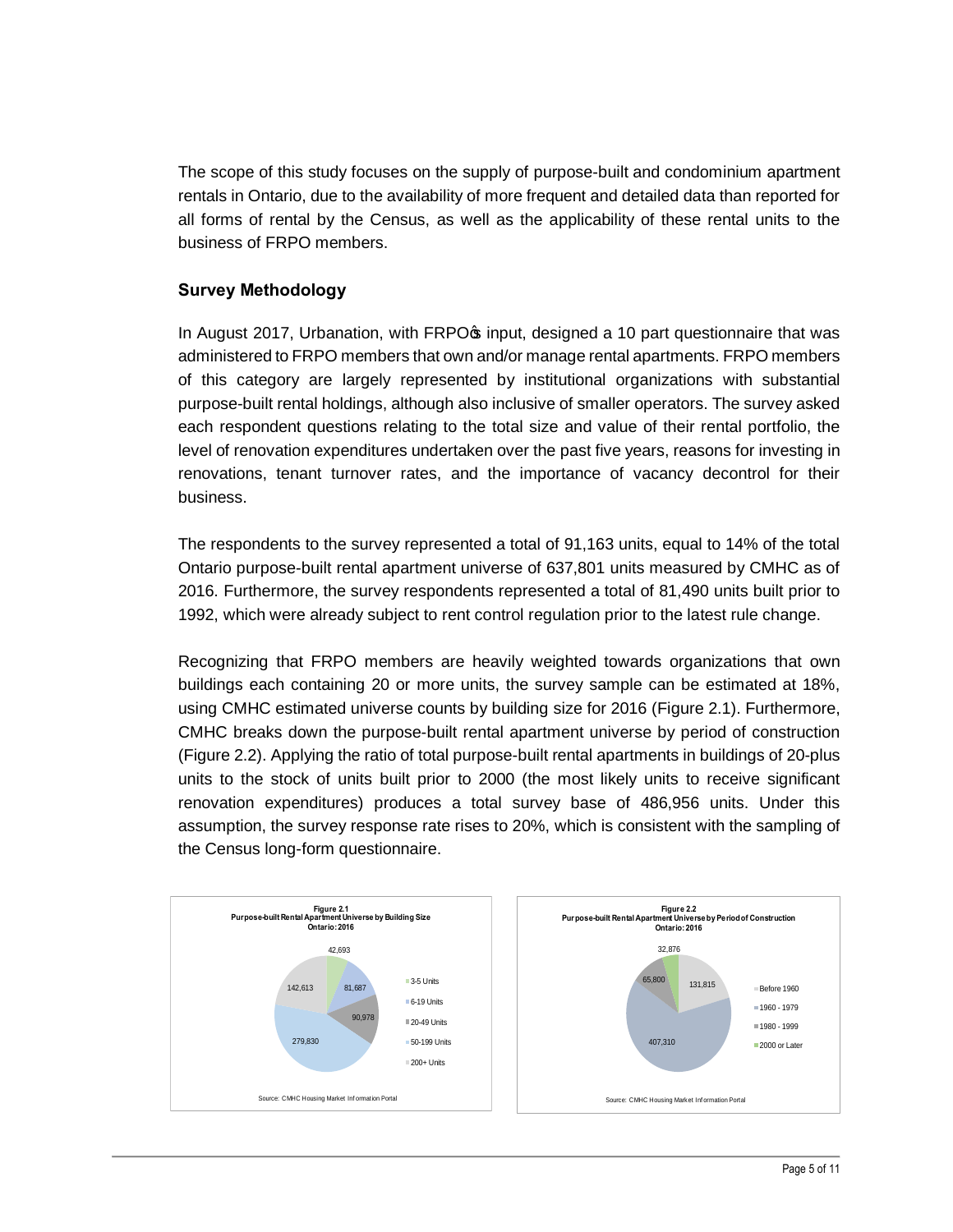## **3.0 INDUSTRY SURVEY RESULTS**

#### **3.1 Total Renovation Expenditures**

The average value of units surveyed was \$177,716, with units built prior to 1992 averaging 24% less at \$135,294. Applying the methodology outlined in Section 2.0, the total value of surveyed units was \$86.5 billion, of which a total value of \$62.1 billion was estimated for units built prior to 1992.

The survey results indicated that 77% of units received renovation expenditures of \$5,000 or more since 2012, producing a total of 375,875 purpose-built rental apartments in Ontario that have invested in upgrades over the past five years (354,275 units built prior to 1992). The average value of renovations per unit since 2012 was \$13,745, equal to approximately 8% of the average value of units surveyed (10% of the value of pre-92 units).

The survey results and methodology used reveals a total of \$5.2 billion in estimated upgrades to purpose-built rental apartments since 2012, with \$4.9 billion invested within the stock of rent-controlled units.

| Table 3.1.1                                                                              |                  |  |  |  |
|------------------------------------------------------------------------------------------|------------------|--|--|--|
| Total Estimated Value of Renovations of \$5,000 Plus for Purpose-built Apartments        |                  |  |  |  |
| Ontario: 2012 to 2016                                                                    |                  |  |  |  |
| Average Value of Units (all)                                                             | \$177,716        |  |  |  |
| Average Value of Units Built Pre 1992                                                    | \$135,294        |  |  |  |
| Total Estimated Value of Units Surveyed                                                  | \$86,539,972,730 |  |  |  |
| Total Estimated Value of Units Built Pre 1992 Surveyed                                   | \$62,096,250,636 |  |  |  |
| Percentage of Units Renovated at \$5,000 or more since 2012                              | 77%              |  |  |  |
| Estimated Total Surveyed Units Renovated at \$5,000 plus since 2012                      | 375,875          |  |  |  |
| Estimated Total Surveyed Units Built Pre 1992 Renovated at \$5,000 plus since 2012       | 354,275          |  |  |  |
| Average Value of Renovations per Unit Since 2012                                         | \$13,745         |  |  |  |
| Estimated Total Value of Renovations at \$5,000 plus since 2012                          | \$5,166,551,016  |  |  |  |
| Estimated Total Value of Renovations at \$5,000 plus since 2012 for Units Built Pre 1992 | \$4,869,646,751  |  |  |  |
| Source: Urbanation Inc., FRPO, CMHC                                                      |                  |  |  |  |

#### **Significance for the Ontario Economy**

The latest estimates for Ontario GDP indicate that investment in residential structures (comprised of new construction, renovations, and ownership transfer costs) represented 8.3% of the economy in 2016, contributing 15% to total economic growth in the province since 2012. Total investment in renovation expenditures across all forms of residential structures in the province can be estimated at \$24.5 billion in 2016, equal to roughly 3% of GDP and 5% of total economic growth in Ontario during the past five years.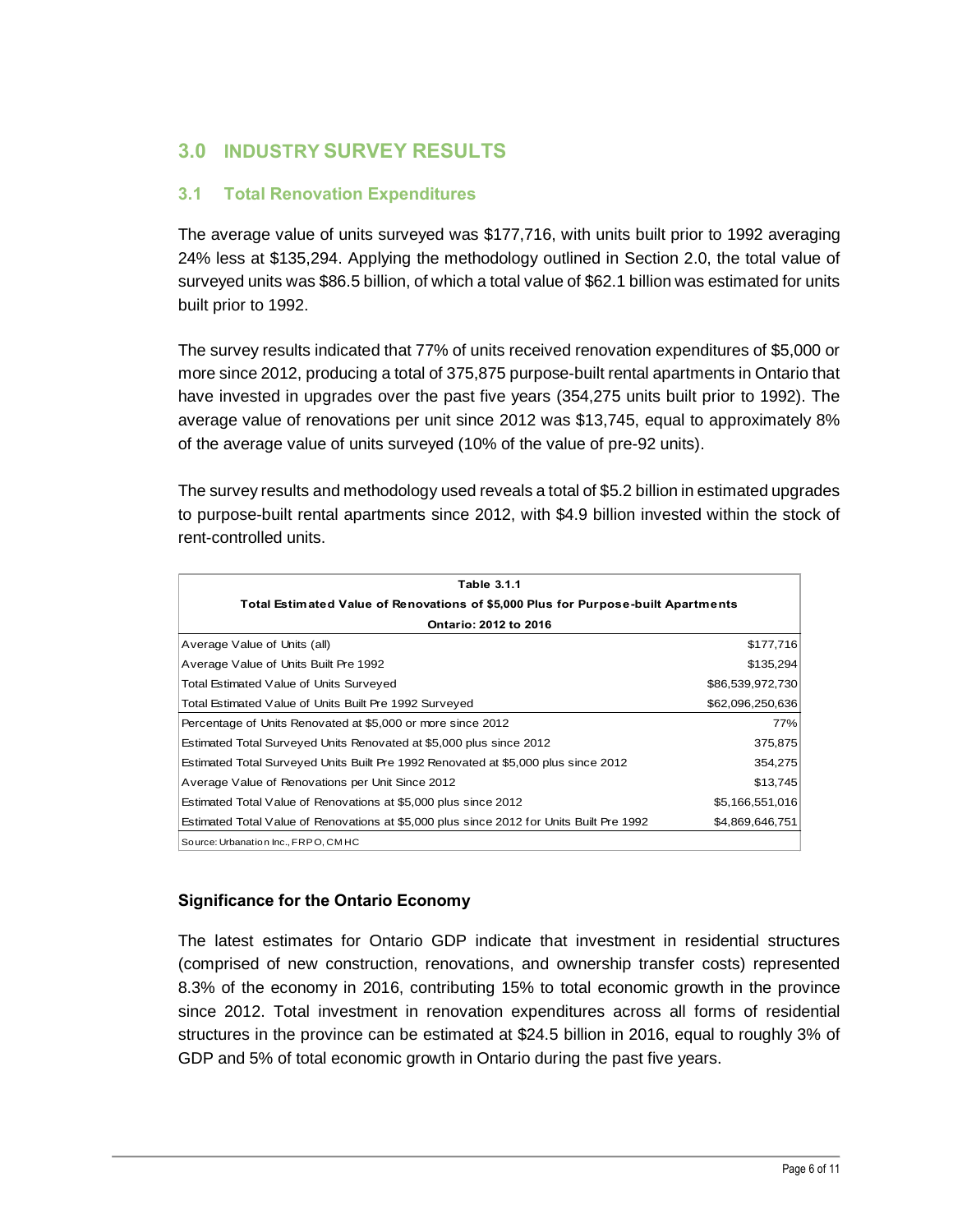In the context of the entire \$798-billion Ontario economy, the \$5.2 billion in estimated purpose-built renovation upgrades of \$5,000 or more since 2012 appears marginal in its economic impact. However, averaging estimated total renovation expenditures in the Ontario residential stock of \$20.9 annually over the 2012 to 2016 period shows that an annual average of \$1.03 billion per year represented 5% of this GDP component, with the potential for reaching up to 25% of total residential renovation expenditures if the value of unit upgrades in the past five years was able to be carried out over a one-year period (the timing of unit upgrades is limited by tenant turnover).

Moreover, the total increase in renovation expenditures over the past five years for the Ontario economy is estimated at \$6.6 billion, or an increase of \$1.3 billion per year. This would indicate that the total value spent on significant upgrades to the purpose-built rental apartment stock represented 79% of total renovation growth and nearly 4% of total economic growth in Ontario since 2012 · adding approximately 15 basis points to annual GDP growth.

| Table 3.1.2<br>Ontario Nominal Gross Domestic Product, Expenditure Based<br>In millions of dollars |           |           |  |  |
|----------------------------------------------------------------------------------------------------|-----------|-----------|--|--|
|                                                                                                    |           |           |  |  |
| Gross domestic product at market prices                                                            | \$798.484 | \$138.741 |  |  |
| Gross fixed capital formation in residential structures                                            | \$66,259  | \$20,279  |  |  |
| Renovation expenditures*                                                                           | \$24,450  | \$6,550   |  |  |
| *Data not released for Ontario. Estimated using national share.                                    |           |           |  |  |
| Source: Ontario Ministry of Fianance Urbanation, FRPO                                              |           |           |  |  |

#### **Renovation Expenditures by Investment Amount**

The largest concentration of unit upgrades invested an amount between \$5,000 and \$10,000, representing 38% of total surveyed units and 49% of total units receiving renovation expenditures of \$5,000 or more since 2012. Units that received upgrades of over \$10,000 represented a 40% share of the stock surveyed, or 51% of units renovated at \$5,000-plus over the past five years. While most \$10,000-plus renovations were under \$20,000 (23% of surveyed units and 30% of renovated units), a significant portion of units received substantial investments of over \$20,000 — 17% of total units and 22% of \$5,000-plus renovations.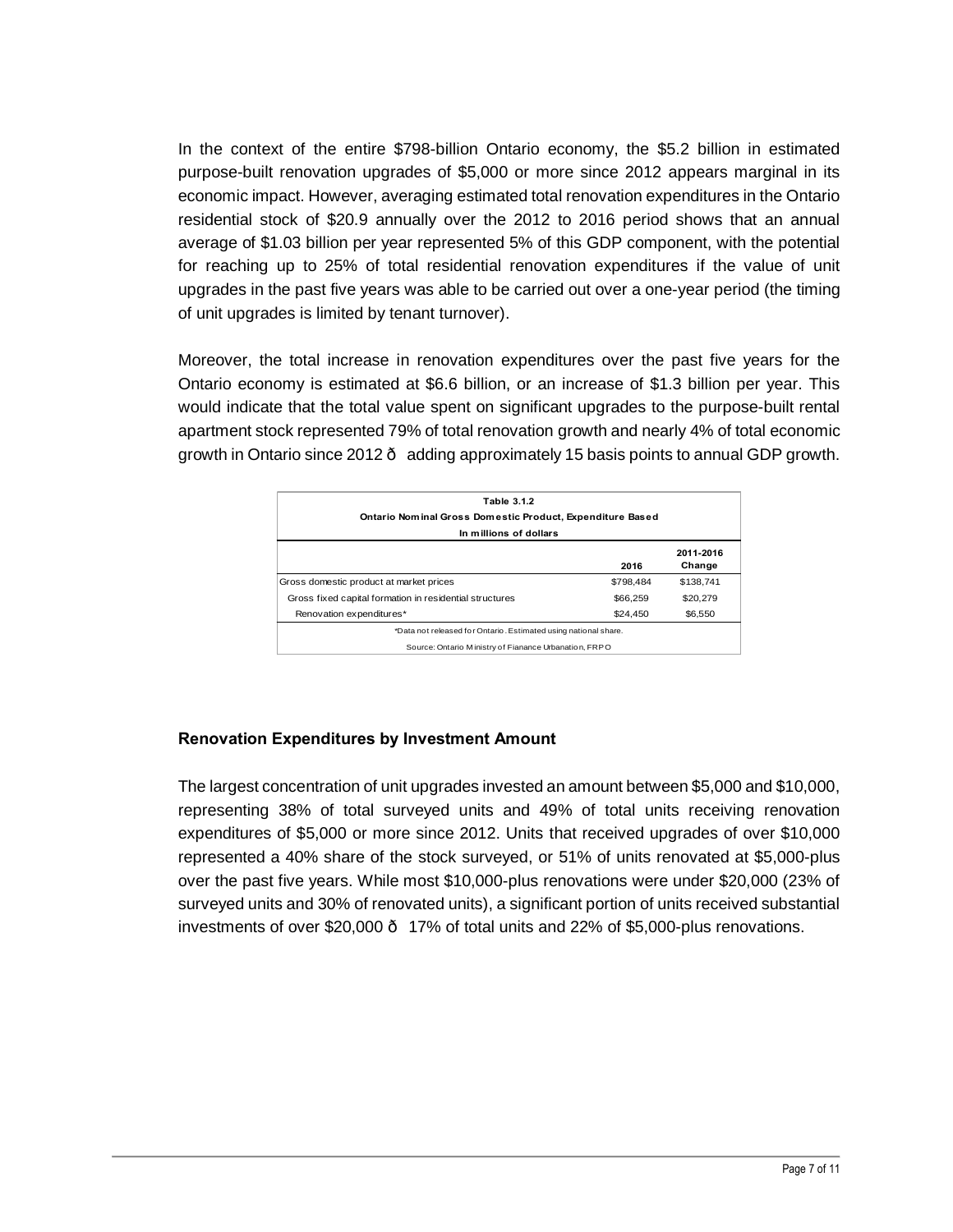

#### **3.2 Reasons for Investing in Renovation Expenditures**

Surveyed FRPO members were asked to rank a given list of reasons for their decision to invest in unit upgrades over the past five years. The factor most commonly ranked as of highest importance was age of building and deteriorated quality, which is reflective of the fact that 85% of purpose-built rental apartments in Ontario are more than 35 years old.

The second highest ranked factor motivating unit upgrades related to the ability to achieve a return on investment through rising market rents on turnover, understanding that 94% of surveyed units were rent-controlled and only able to recoup their renovation costs through the existence of vacancy decontrol.

Competitive pressures also ranked high as a factor behind renovation expenditures, indicating the need for purpose-built operators to upgrade units in order to attract quality tenants amid a burgeoning supply of secondary rentals offered within the condominium market. Interestingly, the availability of credit and low interest rates ranked relatively low as a factor, suggesting the motivations to invest in renovations were more out of necessity and competition than cost of capital. Other unlisted factors ranked lowest, supporting the validity of the factors surveyed.

| <b>Table 3.2.1</b>                                |                                                                 |                                               |  |  |  |
|---------------------------------------------------|-----------------------------------------------------------------|-----------------------------------------------|--|--|--|
|                                                   | Factors Impacting Decision to Invest in Renovation Expenditures |                                               |  |  |  |
| <b>Purpose-built Rental Apartments in Ontario</b> |                                                                 |                                               |  |  |  |
| Rank                                              | Factor                                                          | Average Score<br>$(1 - highest$<br>5= lowest) |  |  |  |
| 1                                                 | Age/deteriorating quality                                       | 1.94                                          |  |  |  |
| 2                                                 | Rising achievable market rents at turnover                      | 2.28                                          |  |  |  |
| 3                                                 | Competitive pressure: falling behind market standards           | 2.63                                          |  |  |  |
| 4                                                 | Low cost of borrow ing                                          | 3.94                                          |  |  |  |
| 5                                                 | Other                                                           | 4.25                                          |  |  |  |
| So urce: Urbanation Inc., FRPO                    |                                                                 |                                               |  |  |  |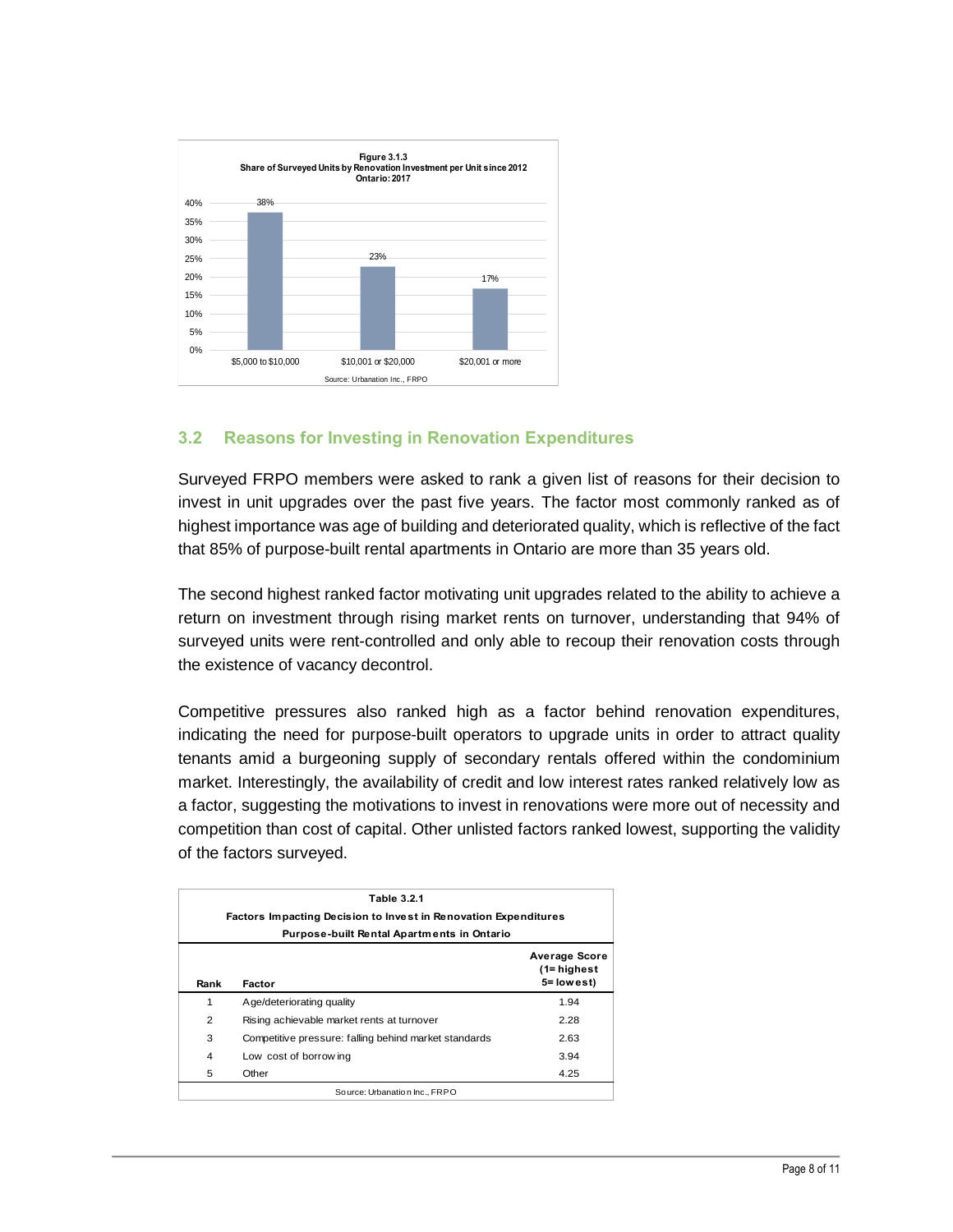#### **3.3 Turnover**

Ultimately, the overall amount of renovation investment and the ability of rental operators to undertake significant unit upgrades is reliant on the level of tenant turnover. Surveyed FRPO members reported an average rate of turnover in the past 12 months of 27%. Moreover, 79% of respondents indicated that they experienced a decrease in turnover compared to a year ago, which thereby restricted their amount of renovation investment.



### **3.4 Importance of Vacancy Decontrol in Renovation Investment**

Given the age and condition of the existing stock of purpose-built rentals, and the importance of unit turnover and competitive market pressures in helping to facilitate renovation expenditures, FRPO members were asked the likelihood of investing in unit upgrades in the coming years if vacancy decontrol was removed  $\cdot$  meaning they lost the ability to adjust rents on vacated units to market levels following renovation.

More than half (53%) of respondents reported that they would be very unlikely to invest in renovations in the next five years without vacancy decontrol. An additional 21% were revealed to be somewhat unlikely, leaving nearly three quarters of respondents more unlikely to invest in unit upgrades under this scenario. Furthermore, only 5% of respondents indicated that they would be very likely to continue investing in renovations without vacancy decontrol.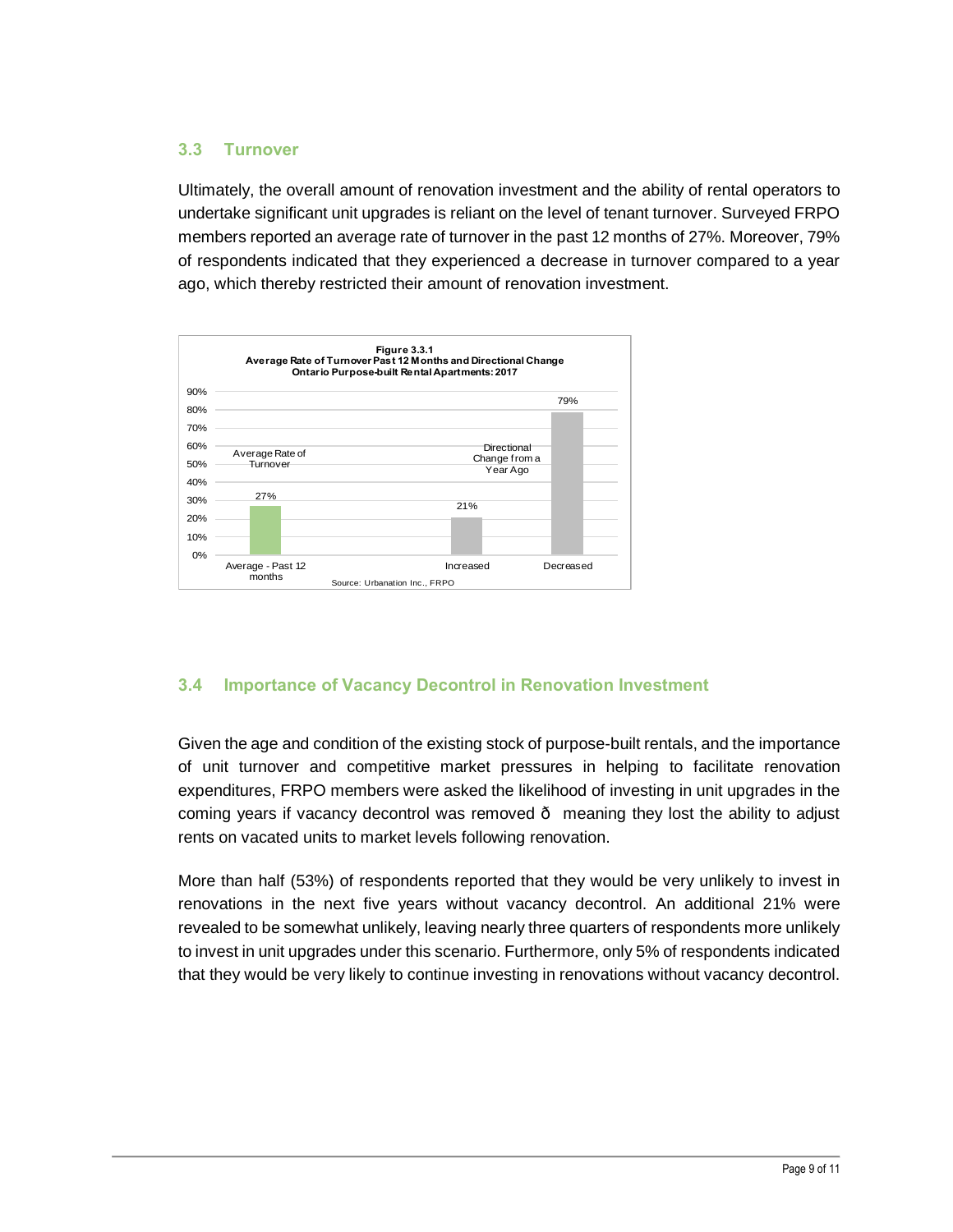

#### **Comments from FRPO Members on the Importance of Vacancy Decontrol for their Business**

*"Removing [vacancy] decontrol would drastically reduce our clients' willingness to reinvest in their buildings and may negatively impact the participation of institutional investors which should be increased not decreased to ensure quality multi-family product."*

*"If we had no vacancy decontrol it would have been impossible for us to carry out the renovations."*

*"The [removal] of vacancy decontrol would be extremely detrimental to our operations and our ability to continue to operate and maintain our assets in a [sustainable] manner, as well provide well maintained and well operated buildings for our customers. Vacancy decontrol would create negative returns across our portfolio."*

*"Vacancy decontrol is vital. It is like the hole in the lid of the kettle, it helps relieve the pressure put on us by aging buildings. The wellbeing and safety of our residents would be put at risk."*